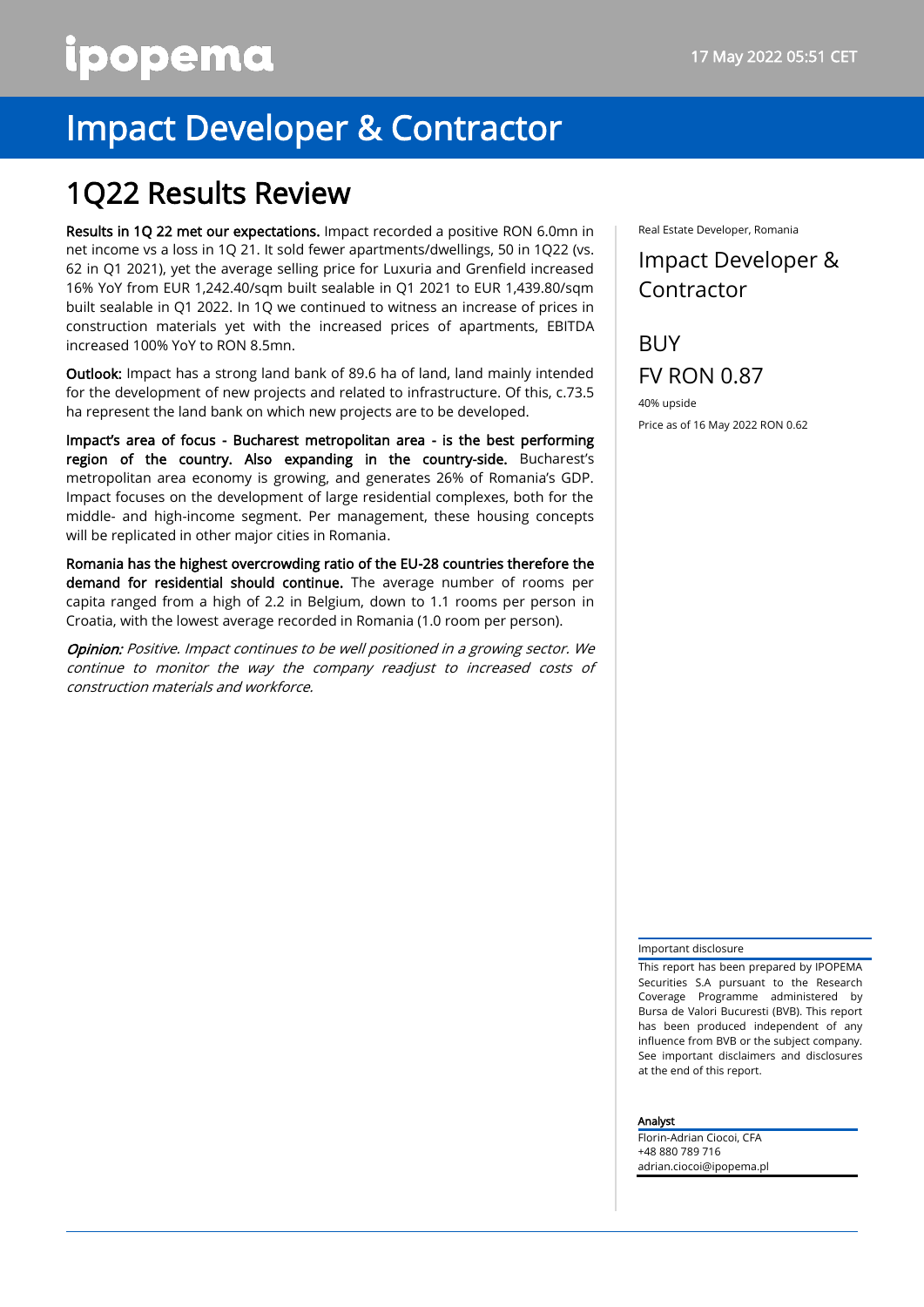### 1Q 2022 results

A reminder: Revenues are recorded when the sale-purchase agreement is in place and the apartment can be handed over to the customer. Amounts collected from pre-sales are recorded as advance payments from customers and are not recognised as revenues.

Therefore sales recorded and recognized as income in Q1 2022 reflect the new development cycle of Impact's projects, as such projects under development and future developments will contribute to revenues as they are completed and sales are made.

- In Q1 2022, 68 apartments were pre-sold (6,134 sqm, built saleable area); Impact sold 50 apartments/dwellings (vs. 62 in Q1 2021) in relation to which revenues were booked, of which 27 units in Luxuria Expozitie (vs 47 in Q1 2021) and 22 units in Greenfield Baneasa (vs 14 in Q1 2021).
- In terms of revenue structure, in Q1 2022, the number of apartments sold for the upper-class segment Luxuria represents 54% (78% in Q1 2021), while those in Greenfield contributed 44% (23% in Q1 2021).
- The average selling price for Luxuria and Grenfield increased 16% YoY from EUR 1,242.40/sqm built sealable in Q1 2021 to EUR 1,439.80/sqm built sealable in Q1 2022.

#### Land owned:

- As of 31 March 2022, Impact owns 89.6 ha of land with a book value of RON 691mn, land mainly intended for the development of new projects and related to infrastructure. Of this, c.73.5 ha represent the land bank on which new projects are to be developed.
- The EPRA value of the land was estimated based revaluations performed by Colliers Valuation and Advisory as at 31 December 2021 was of RON 799.2mn, 16% higher than the IFRS book value at the same date.

#### Figure 1. 1Q 2022 results

| Type of expense/revenue                                  |        |                   | 1Q 20214Q 20211Q 2022                                 | QoQ  | YoY  | 2020                            | 2021          | YoY  |                                                                                                                                                               |
|----------------------------------------------------------|--------|-------------------|-------------------------------------------------------|------|------|---------------------------------|---------------|------|---------------------------------------------------------------------------------------------------------------------------------------------------------------|
| <b>RON '000</b>                                          |        |                   |                                                       | (96) | (96) |                                 |               | (96) | <b>Comments</b>                                                                                                                                               |
| Revenue from real estate inventories                     |        |                   | 39,397 28,049 37,491 33.7% -4.8% 204,397137,585-32.7% |      |      |                                 |               |      |                                                                                                                                                               |
| Gross profit                                             | 11,393 |                   | 13,718 16,961 23.6% 48.9% 63,390 49,846               |      |      |                                 |               |      |                                                                                                                                                               |
| Gross margin (%)                                         | 28.9%  |                   | 48.9% 45.2%                                           |      |      |                                 | 31.0% 36.2%   |      | During Q1 2022 the gross margin improved up to<br>45% compared to 29% in Q1 2021                                                                              |
| Operating expenses, net                                  | 7,310  | 13,176            |                                                       |      |      |                                 |               |      | To support Impact's development<br>strategy,<br>8,767 -33.5% 19.9% 107,528 39,060-63.7% operating expenses increased 20% due to group's<br>team consolidation |
| Operating expenses % of revenue                          | 18.6%  | 47.0%             | 23.4%                                                 |      |      |                                 | 52.6% 28.4%   |      |                                                                                                                                                               |
| Gains on investment property and<br>impairment of assets |        |                   |                                                       |      |      |                                 | 64,328 86,651 |      | Gains on investment property and impairment of<br>assets are presented only at year end                                                                       |
| <b>EBITDA</b>                                            | 4,228  | 1,908             |                                                       |      |      | 8,475344.2%100.4% 98,607 99,684 |               |      | 1.1% EBITDA increased 100% YoY                                                                                                                                |
| <b>EBITDA</b> margin                                     | 10.7%  | 6.8%              | 22.6%                                                 |      |      |                                 | 48.2% 72.5%   |      |                                                                                                                                                               |
| EBIT                                                     | 4,083  | $-6,560$          | 8,085                                                 |      |      | nmf 98.0% 96,869 98,748         |               | 1.9% |                                                                                                                                                               |
| <b>EBIT margin</b>                                       | 10.4%  | $-23.4%$          |                                                       |      |      |                                 | 47.4% 71.8%   |      |                                                                                                                                                               |
| NET PROFIT (LOSS)                                        |        | $-1,305 - 15,358$ | 6,049                                                 | nmf  |      | nmf 74,856 78,800 5.3%          |               |      |                                                                                                                                                               |
| Net income margin                                        | nmf    | nmf               | 16.1%                                                 |      |      |                                 | 36.6% 57.3%   |      |                                                                                                                                                               |

Gains on investment property and impairment of assets 64,328 86,651 Based on EPRA revaluations performed by Colliers Valuation and Advisory as at 31 December 2021

Source: Company, IPOPEMA Research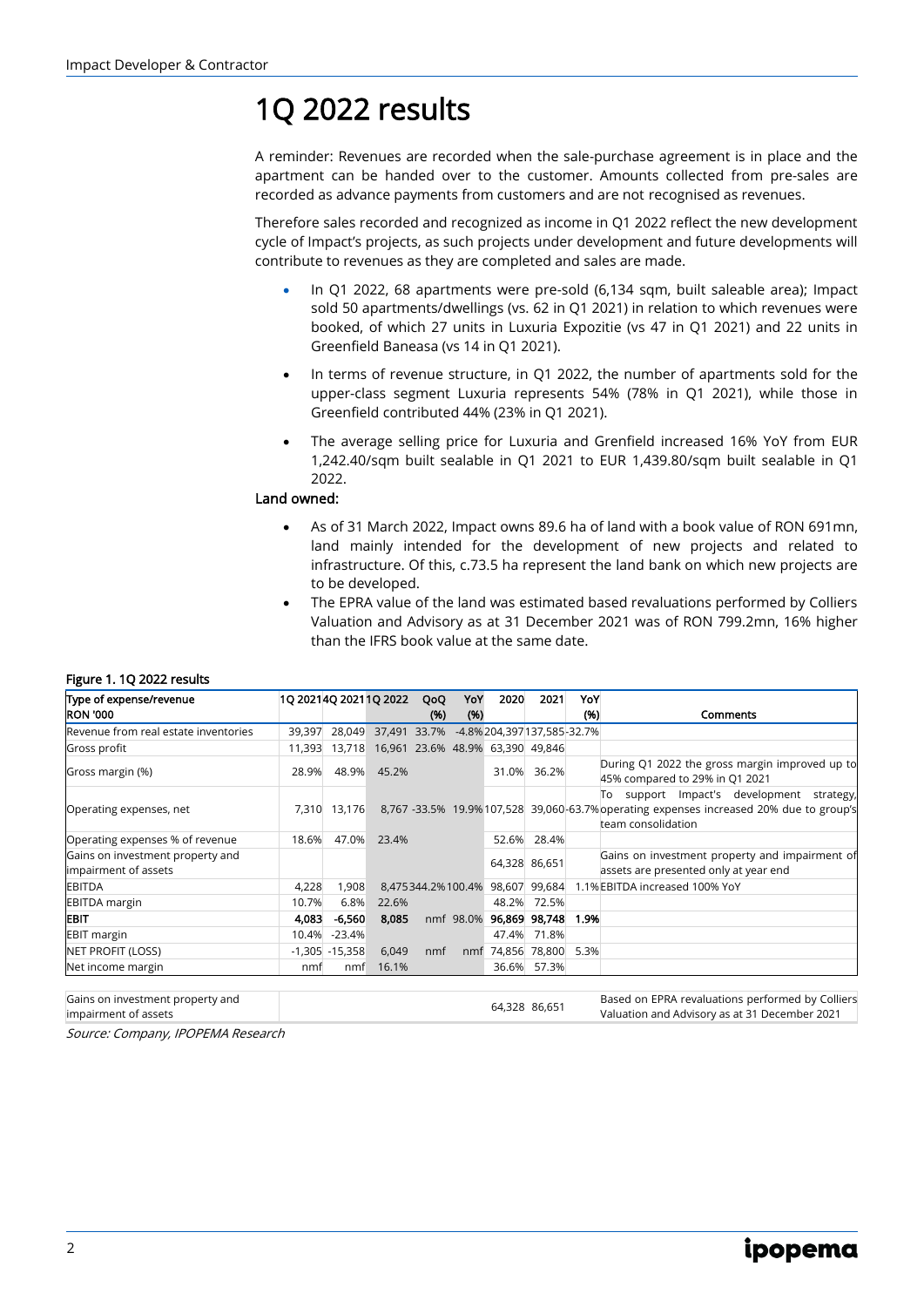This document has been prepared by IPOPEMA Securities S.A. with its registered seat in Warsaw, Próżna 9, 00-107 Warsaw, Poland, entered into the Register of Entrepreneurs of the National Court Register maintained by the District Court for the City of Warsaw, XII Commercial Division of the National Court Register under entry number KRS 0000230737, the initial capital and paid capital in the amount of PLN 2.993.783,60, NIP 5272468122, www.ipopema.pl. IPOPEMA Securities S.A. is supervised by the Polish Financial Supervision Authority (Komisja Nadzoru Finansowego), Piękna 20, 00-549 Warsaw, Poland.

This document was prepared by IPOPEMA Securities S.A. for information purposes only. This document is addressed to IPOPEMA Securities S.A. clients entitled to receive it on the basis of contracts for the provision of services. This document, using mass media distribution channels, may also reach other investors. It has been produced independently of the company mentioned in this document and any forecasts, opinions and expectations are entirely those of IPOPEMA Securities S.A. Unless otherwise specified, the estimates and opinions contained in the document constitute an independent assessment of IPOPEMA Securities S.A. analysts preparing the document as of the date of issuing the document.

IPOPEMA Securities S.A. prepared this document with the preservation of all adequate diligence, thoroughness and reliability on the basis of publicly available information which IPOPEMA Securities S.A. believes to be reliable. The sources of data are primarily: Bloomberg, Reuters, EPFR, Polska Agencja Prasowa, WSE, Główny Urząd Statystyczny, Narodowy Bank Polski, financial press, online financial and economic services. While due diligence has been taken by IPOPEMA Securities S.A. to ensure that the facts stated herein are accurate and that any forecasts, opinions and expectations contained herein are fair and reasonable, IPOPEMA Securities S.A. has not independently verified all the information given in this document. Accordingly, no representation or warranty, express or implied, is made as to the fairness, accuracy, completeness or correctness of the information and opinions contained in this document. The opinions expressed in the document can change without notice and IPOPEMA Securities S.A. is under no obligation to keep these opinion current. None of the IPOPEMA Securities S.A. or any other person accepts any liability whatsoever for any loss howsoever arising from any use of this document or its contents or otherwise arising in connection therewith provided that IPOPEMA Securities S.A. has been exercised due diligence and integrity during its preparation. This document may be sent to the mass media, however its copying or publishing in whole or in part as well as dissemination of information enclosed to it is allowed only with prior permission of IPOPEMA Securities S.A. This document nor any copy hereof is not to be distributed directly or indirectly in the United States, Australia, Canada or Japan, subject to the following section.

Important disclosures for U.S. Persons: Auerbach Grayson & Company Inc. may distribute this document in the U.S. This document is provided for distribution to Major U.S. Institutional Investors in reliance on the exemption from registration provided by Rule 15a-6 of the U.S. Securities Exchange Act of 1934, as amended and may not be furnished to any other person in the U.S. Each Major U.S. Institutional Investor that receives this document shall not distribute or provide it to any other person. Under no circumstances should any U.S. recipient of this document effect any transaction to buy or sell securities or related financial instruments through IPOPEMA Securities S.A. Any U.S. recipient of this document wishing to effect any transaction to buy or sell securities or related financial instruments based on the information provided in this document should do so only through Auerbach Grayson & Company Inc. 25 West 45th Street, Floor 16, New York, NY 10036 U.S. which is a registered broker dealer in the U.S. IPOPEMA Securities S.A. is not a registered brokerdealer in the U.S. and, therefore, is not subject to U.S. rules regarding the preparation of research reports and the independence of research analysts. IPOPEMA Securities S.A. and its research analysts are not associated persons of Auerbach Grayson & Company, nor are they affiliated with Auerbach Grayson & Company. The author of this document whose name appears in this document is not registered or qualified as a research analyst with the Financial Industry Regulatory Authority ("FINRA"), is not subject to the SEC rules on research analysts and is not subject FINRA's rules on debt research analysts and debt research reports, equity research analysts and equity research reports. U.S. recipients should take into account that information on non-U.S. securities or related financial instruments discussed in this document may be limited. The financial instruments of non-U.S. issuers may not be registered with, or be subject to the regulations of, the SEC. Foreign companies may not be subject to audit and reporting standards and regulatory requirements comparable to those in effect within the U.S.

This document does not constitute any offer to sell or induce any offer to buy or sell any financial instruments, can not be relied on in connection with any contract or liability and does not constitute advertising or promotion of a financial instrument or the company. Investment decisions should only be made on the basis of a prospectus or other publicly available information and materials.

The document was prepared without taking into account the needs and situation of the recipients of the document. When preparing the document, IPOPEMA Securities S.A. does not examine the recipient's investment objectives, risk tolerance level, time horizon and financial standing of the investors. The company or the financial instruments discussed in the document may not be suitable for the users of the document, i.e. it may not be suitable for the specific objectives and time horizon or the financial situation. Information included in the document can not be regarded as a substitute for obtaining investment advice service. The value of financial instruments may fluctuate, including declines. Changes in FX rates may have an adverse effect on the value of investments. The investment in financial instruments is linked to investment risks including loss of entire or part of the invested capital. Past performance is not necessarily indicative of future results. IPOPEMA Securities S.A. points out that the price of financial instruments is affected by many different factors that are or may be independent of the company and the results of its operations. These include, among others changing economic, legal, political and tax conditions. IPOPEMA Securities S.A. may have issued in the past or may issue other documents in the future, presenting other conclusions, not consistent with those presented herein document. Such documents reflect different assumptions, points of view and analytical methods adopted by the analysts preparing them.

Investors should be aware that IPOPEMA Securities S.A. or its related entities may have a conflict of interest that could affect this document's objectivity. The investor should assume that IPOPEMA Securities S.A. or its related entities may provide services in favour of the company and obtain remuneration on this account. They may also have another financial interest with respect to the company. IPOPEMA Securities S.A. or its related entities may seek to do business with the company or other entities mentioned in this document. IPOPEMA Securities S.A. has an organizational structure and internal regulations in place to ensure that the client's interests are not compromised in the event of a conflict of interests, in relation to preparing this document. This document was prepared irrespective and independently of the interests of IPOPEMA Securities S.A., the company that is the subject of this document and holder of financial instrument issued by aforementioned company. IPOPEMA Securities S.A., its shareholders, employees and associates may hold long or short positions in the company's financial instruments or other financial instruments related to the company's financial instruments.

Information on the conflict of interest arising in connection with the preparation of the document (if any) is provided below.

On the order of the Warsaw Stock Exchange S.A. ("WSE"), IPOPEMA Securities S.A. creates analytical materials for the following companies: AS S.A., Capital Park S.A., PKB Pekabex S.A., Vigo System S.A. The WSE has proprietary copyrights to these materials. For the preparation of them IPOPEMA Securities S.A. receives remuneration from the WSE. Information on the program is available on the websit[e https://www.gpw.pl/gpwpa.](https://www.gpw.pl/gpwpa)

On the order of the Bursa de Valori Bucuresti S.A. ("BVB"), IPOPEMA Securities S.A. creates analytical materials for the following companies: Bittnet Systems S.A. and Impact Developer & Contractor S.A. The BVB has proprietary copyrights to these materials. For the preparation of IPOPEMA Securities S.A. receives remuneration from the BVB.

IPOPEMA Securities S.A. uses a number of valuation methodologies including discounted cash flows models (such as discounted operating earnings or dividend discount model), and earnings and cash-flow based models, which are often related to comparisons with selected peer companies. Cash flow models encapsulate the cash streams forecast to flow to a company, and are widely used in the investment industry. Peer comparisons factor in amongst other factors, differential growth rates, and indicate how expensive one company might appear relative to a chosen comparator. The subjective opinions of the reports author or authors, formed by their knowledge and experience, play a significant role in the valuation. Also included are assumptions on numerous economic variables, particularly interest rates, inflation and exchange rates and varying these assumptions could results in significantly different opinions. The strength of the earnings and cash flow based models is the closer attention to a company on a standalone basis, and tying the valuation to its fundamental value. The weakness of such method is the number of assumptions, which need to be adopted and resulting sensitivity to those assumptions. The peer comparisons methods are less dependent on the analyst's judgment as to the individual parameters, however the problem with this method appears when the peer comparator is over- or undervalued. Moreover, leading multiples (based on the future earnings, book values, operating profit or cash flows) include an analyst's estimate of those values.

This document was not transferred to the company prior to its publication. This document was prepared according to the author's own view, assumptions and knowledge.

Recommendations issued by IPOPEMA Securities S.A. they are valid for a period of 12 months from the date of issue, unless they are updated during this period. IPOPEMA Securities S.A. updates the issued recommendations depending on the market situation and subjective analysts' assessment. In the last 12 months IPOPEMA Securities S.A. has not prepared any recommendation concerning the company.

List of all recommendations regarding any financial instrument or issuer that have been disseminated within the last 12 months by IPOPEMA Securities S.A. is available on the website at www.ipopemasecurities.pl.

This document is an investment research within the meaning of Art. 36 par. 1 of the Commission Delegated Regulation (EU) 2017/565.

The date and the time stated on the front page is the date of the preparation of this document. The price used throughout the recommendation to calculate adequate ratios is the "last" price stated on the front page of this document.